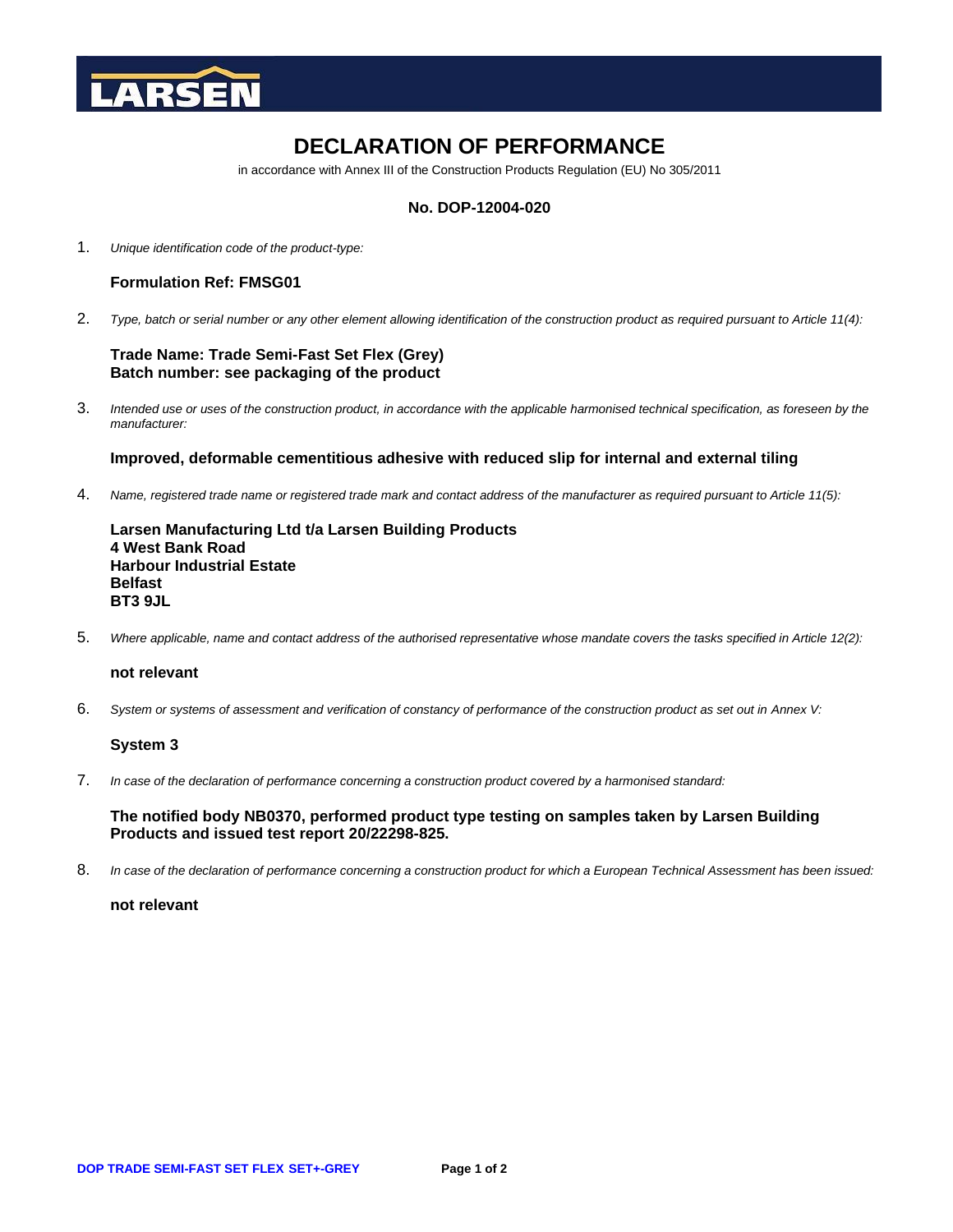

| <b>Essential characteristics</b>                     | Performance                                        | Harmonised<br><b>Technical specification</b> |
|------------------------------------------------------|----------------------------------------------------|----------------------------------------------|
| <b>Reaction to fire</b>                              | Class E<br>(as per Commission Decision 2010/81/EU) |                                              |
| <b>Release of Dangerous Substance</b>                | See MSDS                                           |                                              |
| <b>Bond Strength, as:</b>                            |                                                    |                                              |
| - initial tensile adhesion strength                  | $\geq$ 1.0N/mm <sup>2</sup>                        | EN 12004:2008+A1:2012                        |
| Durability, for:                                     |                                                    | +                                            |
| - tensile adhesion strength after heat ageing        | $\geq 1.0$ N/mm <sup>2</sup>                       | EN 12004-1:2017                              |
| - tensile adhesion strength after water immersion    | $\geq$ 1.0N/mm <sup>2</sup>                        |                                              |
| - tensile adhesion strength after freeze thaw cycles | $\geq 1.0$ N/mm <sup>2</sup>                       |                                              |

This cementitious adhesive meets the requirements of EN12004-1:2017 for **Class C2TS1**.

 $\overline{\phantom{a}}$ 

10. *The performance of the product identified in points 1 and 2 is in conformity with the declared performance in point 9. This declaration of performance is issued under the sole responsibility of the manufacturer identified in point 4.*

*Signed for and on behalf of the manufacturer by:*

Dr Rachel McGlinchey **Product Development Chemist** 

20/01/2022 **Belfast**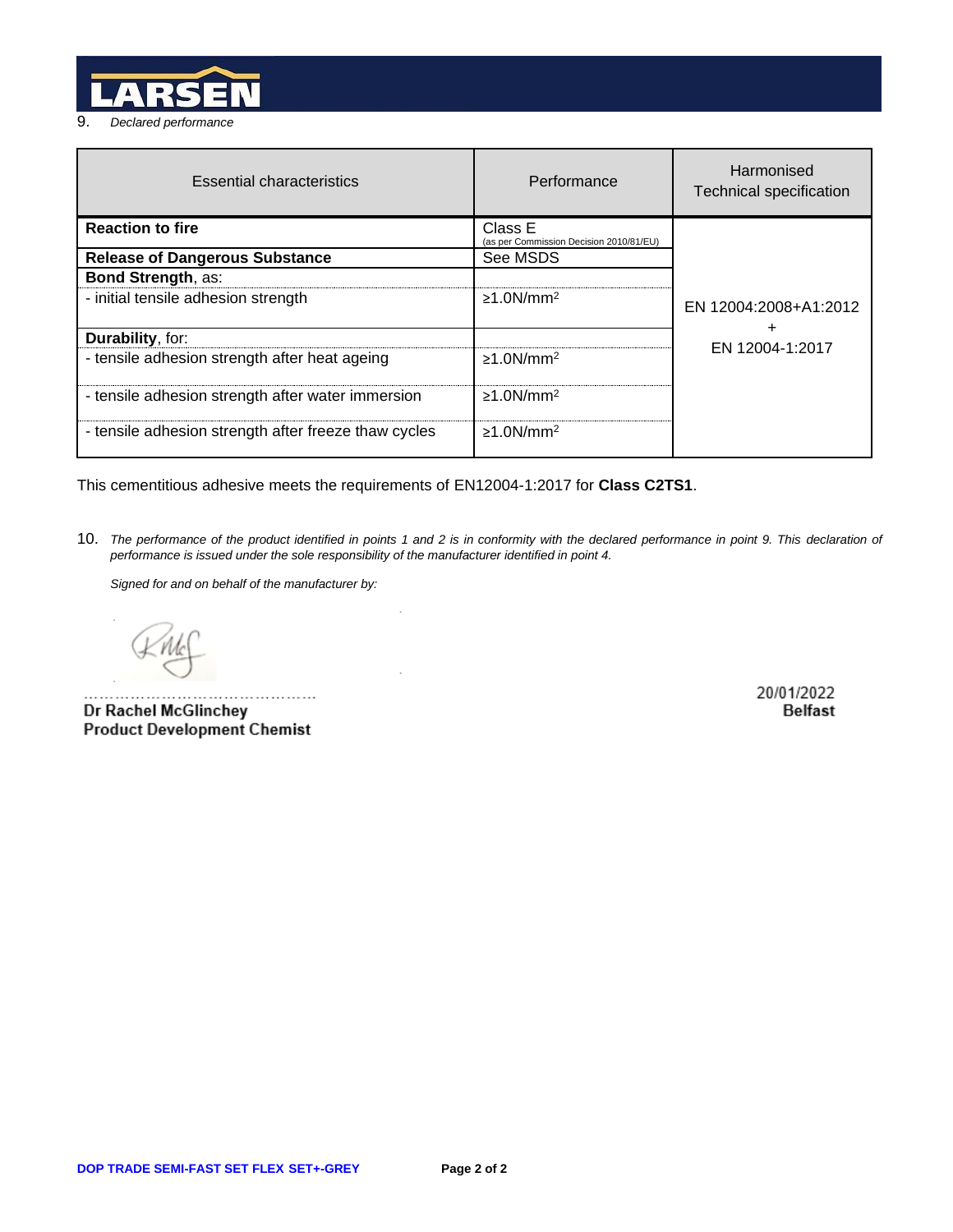

# **DECLARATION OF PERFORMANCE**

in accordance with Annex III of the Construction Products Regulation (EU) No 305/2011

## **No. DOP-12004-021**

1. *Unique identification code of the product-type:*

## **Formulation Ref: FMSW02**

2. *Type, batch or serial number or any other element allowing identification of the construction product as required pursuant to Article 11(4):*

### **Trade Name: Trade Semi-Fast Set Flex+ (white) Batch number: see packaging of the product**

3. *Intended use or uses of the construction product, in accordance with the applicable harmonised technical specification, as foreseen by the manufacturer:*

## **Improved, deformable cementitious adhesive with reduced slip and extended open time for internal and external tiling**

4. *Name, registered trade name or registered trade mark and contact address of the manufacturer as required pursuant to Article 11(5):*

**Larsen Manufacturing Ltd t/a Larsen Building Products 4 West Bank Road Harbour Industrial Estate Belfast BT3 9JL**

5. *Where applicable, name and contact address of the authorised representative whose mandate covers the tasks specified in Article 12(2):*

### **not relevant**

6. *System or systems of assessment and verification of constancy of performance of the construction product as set out in Annex V:*

# **System 3**

7. *In case of the declaration of performance concerning a construction product covered by a harmonised standard:*

**The notified body NB0370, performed product type testing on samples taken by Larsen Building Products and issued test report 20/22298-825.**

8. *In case of the declaration of performance concerning a construction product for which a European Technical Assessment has been issued:*

**not relevant**